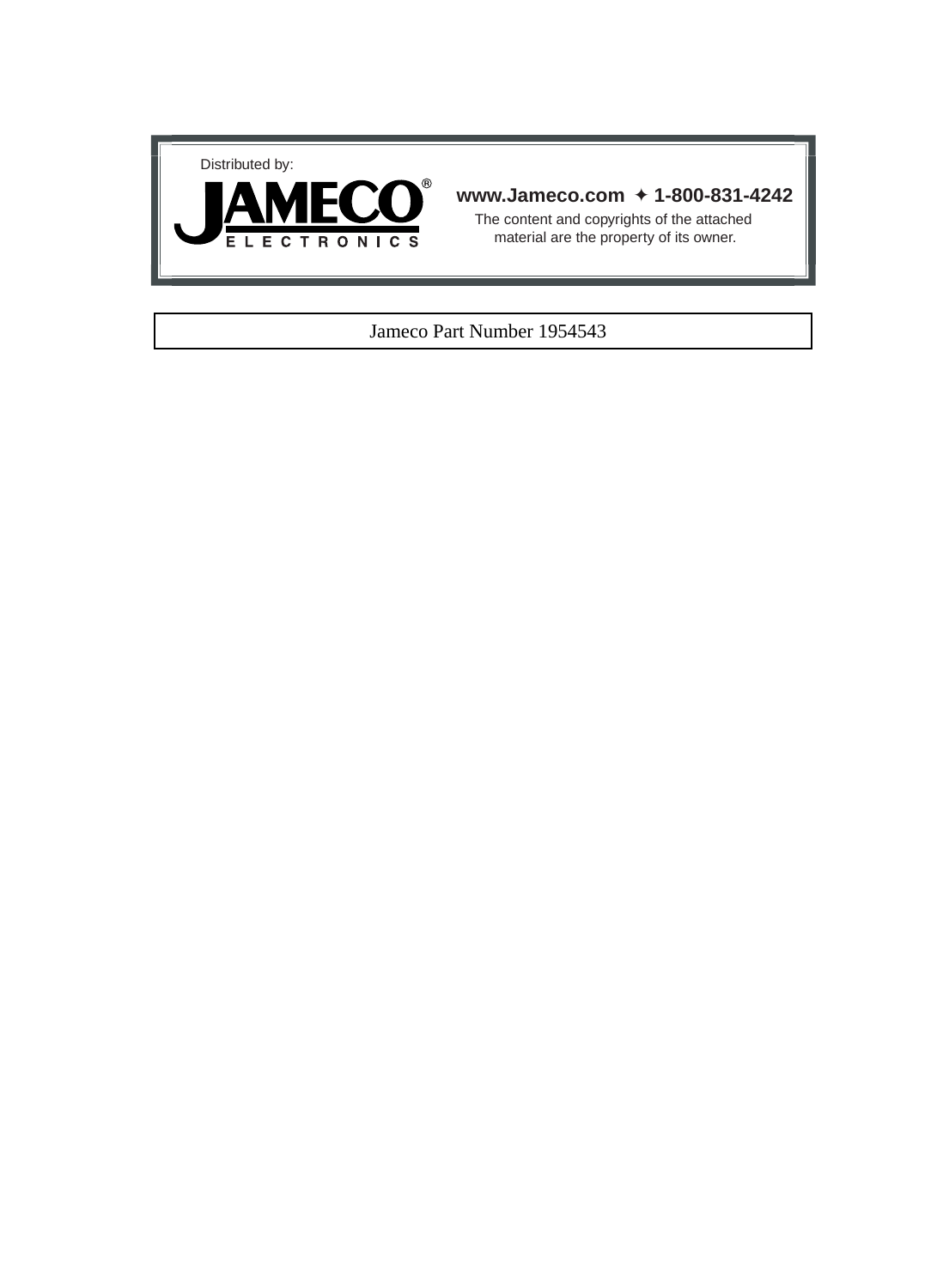

# 10W Output Switching Power Supply **PM -10** series



Features :

- Universal AC input / Full range
- Protections: Short circuit / Overload / Over voltage
- Ultra-miniature size, light weight
- Cooling by free air convection
- $\cdot$  Isolation class  $\mathbb I$
- UL60601-1/IEC60601-1/EN60601-1 medical safety approved
- No load power consumption<0.5W
- 100% full load burn-in test
- Fixed switching frequency at 67KHz
- High reliability
- 3 years warranty



#### **SPECIFICATION**

| <b>MODEL</b>        |                                       | PM-10-3.3                                                                                                                                                                                                                                                                                                                                                                                                                                                                                                      | PM-10-5                                                                 | PM-10-12                                                                                                     | PM-10-15         | PM-10-24       |  |  |
|---------------------|---------------------------------------|----------------------------------------------------------------------------------------------------------------------------------------------------------------------------------------------------------------------------------------------------------------------------------------------------------------------------------------------------------------------------------------------------------------------------------------------------------------------------------------------------------------|-------------------------------------------------------------------------|--------------------------------------------------------------------------------------------------------------|------------------|----------------|--|--|
| <b>DC VOLTAGE</b>   |                                       | 3.3V                                                                                                                                                                                                                                                                                                                                                                                                                                                                                                           | 5V                                                                      | 12V                                                                                                          | 15V              | <b>24V</b>     |  |  |
|                     | <b>RATED CURRENT</b>                  | 2.5A                                                                                                                                                                                                                                                                                                                                                                                                                                                                                                           | 2A                                                                      | 0.85A                                                                                                        | 0.67A            | 0.42A          |  |  |
|                     | <b>CURRENT RANGE</b>                  | $0 - 2.5A$                                                                                                                                                                                                                                                                                                                                                                                                                                                                                                     | $0 - 2A$                                                                | $0 - 0.85A$                                                                                                  | $0 - 0.67A$      | $0 - 0.42A$    |  |  |
|                     | <b>RATED POWER</b>                    | 8.25W                                                                                                                                                                                                                                                                                                                                                                                                                                                                                                          | <b>10W</b>                                                              | 10.2W                                                                                                        | 10.05W           | 10.08W         |  |  |
| <b>OUTPUT</b>       | RIPPLE & NOISE (max.) Note.2 80mVp-p  |                                                                                                                                                                                                                                                                                                                                                                                                                                                                                                                | 80mVp-p                                                                 | 150mVp-p                                                                                                     | 150mVp-p         | 240mVp-p       |  |  |
|                     | <b>VOLTAGE TOLERANCE Note.3</b>       | ±3.0%                                                                                                                                                                                                                                                                                                                                                                                                                                                                                                          | ±2.0%                                                                   | ±2.0%                                                                                                        | ±2.0%            | ±2.0%          |  |  |
|                     | <b>LINE REGULATION</b>                | ±1.0%                                                                                                                                                                                                                                                                                                                                                                                                                                                                                                          | $\pm 1.0\%$                                                             | ±0.5%                                                                                                        | ±0.5%            | ±0.5%          |  |  |
|                     | <b>LOAD REGULATION</b>                | ±1.0%                                                                                                                                                                                                                                                                                                                                                                                                                                                                                                          | ±1.0%                                                                   | ±1.0%                                                                                                        | ±1.0%            | ±0.5%          |  |  |
|                     | <b>SETUP, RISE TIME</b>               | 1000ms, 20ms/230VAC                                                                                                                                                                                                                                                                                                                                                                                                                                                                                            | 1000ms, 20ms/115VAC at full load                                        |                                                                                                              |                  |                |  |  |
|                     | HOLD UP TIME (Typ.)                   | 100ms/230VAC                                                                                                                                                                                                                                                                                                                                                                                                                                                                                                   | 24ms/115VAC at full load                                                |                                                                                                              |                  |                |  |  |
|                     | <b>VOLTAGE RANGE</b>                  | $85 - 264$ VAC                                                                                                                                                                                                                                                                                                                                                                                                                                                                                                 | $120 - 370VDC$                                                          |                                                                                                              |                  |                |  |  |
|                     | <b>FREQUENCY RANGE</b>                | $47 - 440$ Hz                                                                                                                                                                                                                                                                                                                                                                                                                                                                                                  |                                                                         |                                                                                                              |                  |                |  |  |
| <b>INPUT</b>        | <b>EFFICIENCY (Typ.)</b>              | 66%                                                                                                                                                                                                                                                                                                                                                                                                                                                                                                            | 74%                                                                     | 78%                                                                                                          | 79%              | 79%            |  |  |
|                     | <b>AC CURRENT (Typ.)</b>              | 0.25A/115VAC                                                                                                                                                                                                                                                                                                                                                                                                                                                                                                   | 0.15A/230VAC                                                            |                                                                                                              |                  |                |  |  |
|                     | <b>INRUSH CURRENT (Typ.)</b>          | COLD START 25A/115VAC                                                                                                                                                                                                                                                                                                                                                                                                                                                                                          | 45A/230VAC                                                              |                                                                                                              |                  |                |  |  |
|                     |                                       | Above 105% rated output power                                                                                                                                                                                                                                                                                                                                                                                                                                                                                  |                                                                         |                                                                                                              |                  |                |  |  |
|                     | <b>OVERLOAD</b>                       | Protection type : Hiccup mode, recovers automatically after fault condition is removed                                                                                                                                                                                                                                                                                                                                                                                                                         |                                                                         |                                                                                                              |                  |                |  |  |
| <b>PROTECTION</b>   |                                       | $3.8 - 4.95V$                                                                                                                                                                                                                                                                                                                                                                                                                                                                                                  | $5.75 - 6.75V$                                                          | $13.8 - 16.2V$                                                                                               | $17.25 - 20.25V$ | $27.6 - 32.4V$ |  |  |
|                     | <b>OVER VOLTAGE</b>                   | Protection type: Shut off o/p voltage, clamping by zener diode                                                                                                                                                                                                                                                                                                                                                                                                                                                 |                                                                         |                                                                                                              |                  |                |  |  |
|                     | <b>WORKING TEMP.</b>                  | $-20 \sim +70^{\circ}$ (Refer to output load derating curve)                                                                                                                                                                                                                                                                                                                                                                                                                                                   |                                                                         |                                                                                                              |                  |                |  |  |
|                     | <b>WORKING HUMIDITY</b>               | 20~90% RH non-condensing                                                                                                                                                                                                                                                                                                                                                                                                                                                                                       |                                                                         |                                                                                                              |                  |                |  |  |
| <b>ENVIRONMENT</b>  | <b>STORAGE TEMP., HUMIDITY</b>        | $-40 \sim +85^{\circ}$ C, 10 ~ 95% RH                                                                                                                                                                                                                                                                                                                                                                                                                                                                          |                                                                         |                                                                                                              |                  |                |  |  |
|                     | <b>TEMP. COEFFICIENT</b>              | $\pm 0.03\%$ /°C (0 ~ 50°C)                                                                                                                                                                                                                                                                                                                                                                                                                                                                                    |                                                                         |                                                                                                              |                  |                |  |  |
|                     | <b>VIBRATION</b>                      |                                                                                                                                                                                                                                                                                                                                                                                                                                                                                                                | 10 ~ 500Hz, 2G 10min./1cycle, period for 60min. each along X, Y, Z axes |                                                                                                              |                  |                |  |  |
|                     | <b>SAFETY STANDARDS</b>               |                                                                                                                                                                                                                                                                                                                                                                                                                                                                                                                | UL60601-1, TUV EN60601-1, IEC60601-1 approved                           |                                                                                                              |                  |                |  |  |
| <b>SAFETY &amp;</b> | <b>WITHSTAND VOLTAGE</b>              | I/P-O/P:4KVAC                                                                                                                                                                                                                                                                                                                                                                                                                                                                                                  |                                                                         |                                                                                                              |                  |                |  |  |
| <b>EMC</b>          | <b>ISOLATION RESISTANCE</b>           | I/P-O/P:100M Ohms/500VDC                                                                                                                                                                                                                                                                                                                                                                                                                                                                                       |                                                                         |                                                                                                              |                  |                |  |  |
| (Note 4)            | <b>EMI CONDUCTION &amp; RADIATION</b> |                                                                                                                                                                                                                                                                                                                                                                                                                                                                                                                | Compliance to EN55011(CISPR11), EN55022 (CISPR22) Class B               |                                                                                                              |                  |                |  |  |
|                     | <b>HARMONIC CURRENT</b>               | Compliance to EN61000-3-2,-3                                                                                                                                                                                                                                                                                                                                                                                                                                                                                   |                                                                         |                                                                                                              |                  |                |  |  |
|                     | <b>EMS IMMUNITY</b>                   |                                                                                                                                                                                                                                                                                                                                                                                                                                                                                                                |                                                                         | Compliance to EN61000-4-2,3,4,5,6,8,11; ENV50204, EN55024, EN60601-1-2, EN61204-3, medical level, criteria A |                  |                |  |  |
|                     | <b>MTBF</b>                           | 723.2Khrs min.                                                                                                                                                                                                                                                                                                                                                                                                                                                                                                 | MIL-HDBK-217F $(25^{\circ}$ C)                                          |                                                                                                              |                  |                |  |  |
| <b>OTHERS</b>       | <b>DIMENSION</b>                      | 70*50*22.7mm (L*W*H)                                                                                                                                                                                                                                                                                                                                                                                                                                                                                           |                                                                         |                                                                                                              |                  |                |  |  |
|                     | <b>PACKING</b>                        | 0.105Kg; 120pcs/13.6Kg/0.97CUFT                                                                                                                                                                                                                                                                                                                                                                                                                                                                                |                                                                         |                                                                                                              |                  |                |  |  |
| <b>NOTE</b>         | <b>EMC</b> directives.                | 1. All parameters NOT specially mentioned are measured at 230VAC input, rated load and 25°C of ambient temperature.<br>2. Ripple & noise are measured at 20MHz of bandwidth by using a 12" twisted pair-wire terminated with a 0.1uf & 47uf parallel capacitor.<br>3. Tolerance: includes set up tolerance, line regulation and load regulation.<br>4. The power supply is considered a component which will be installed into a final equipment. The final equipment must be re-confirmed that it still meets |                                                                         |                                                                                                              |                  |                |  |  |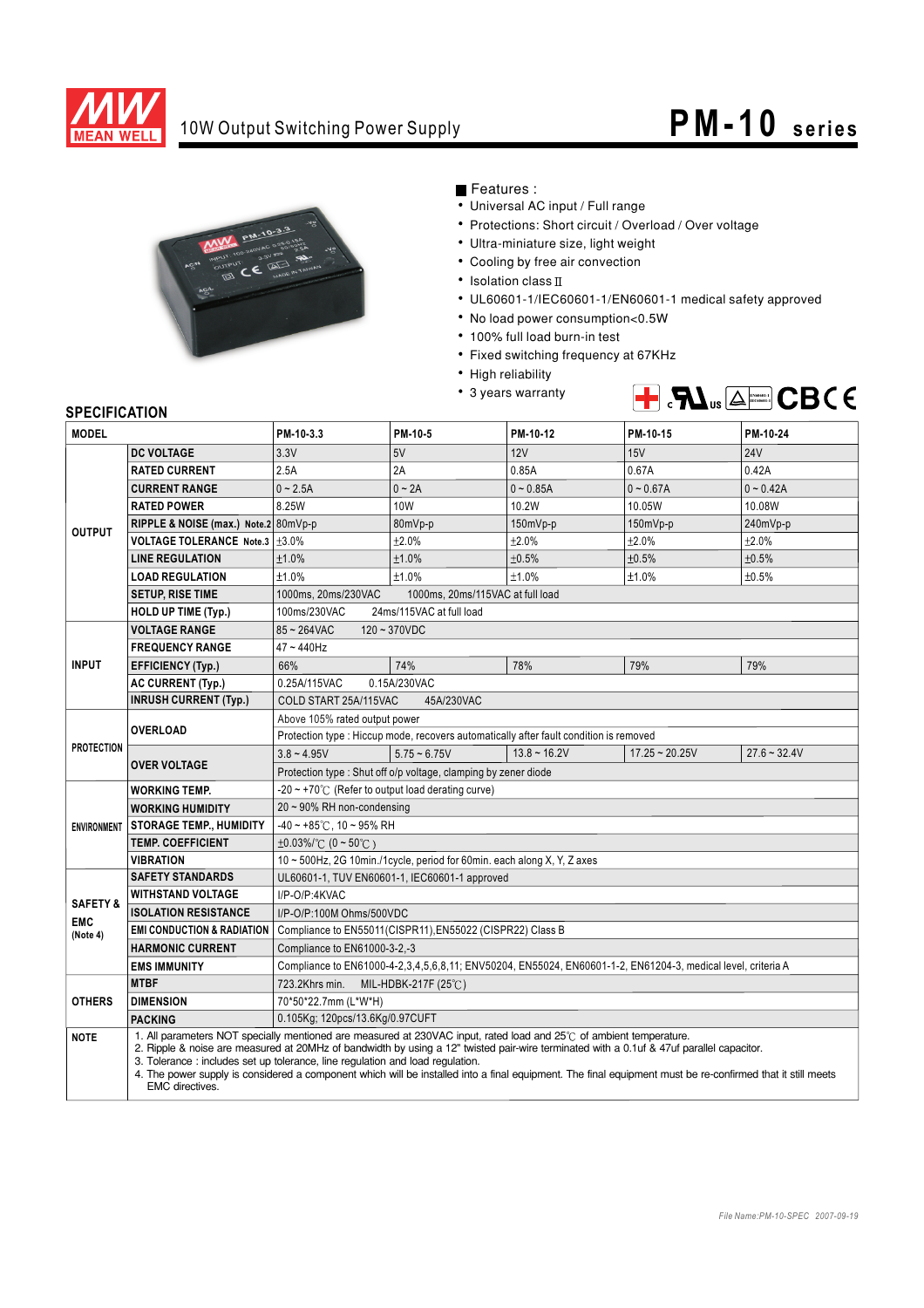

# 10W Output Switching Power Supply **PM -10** series

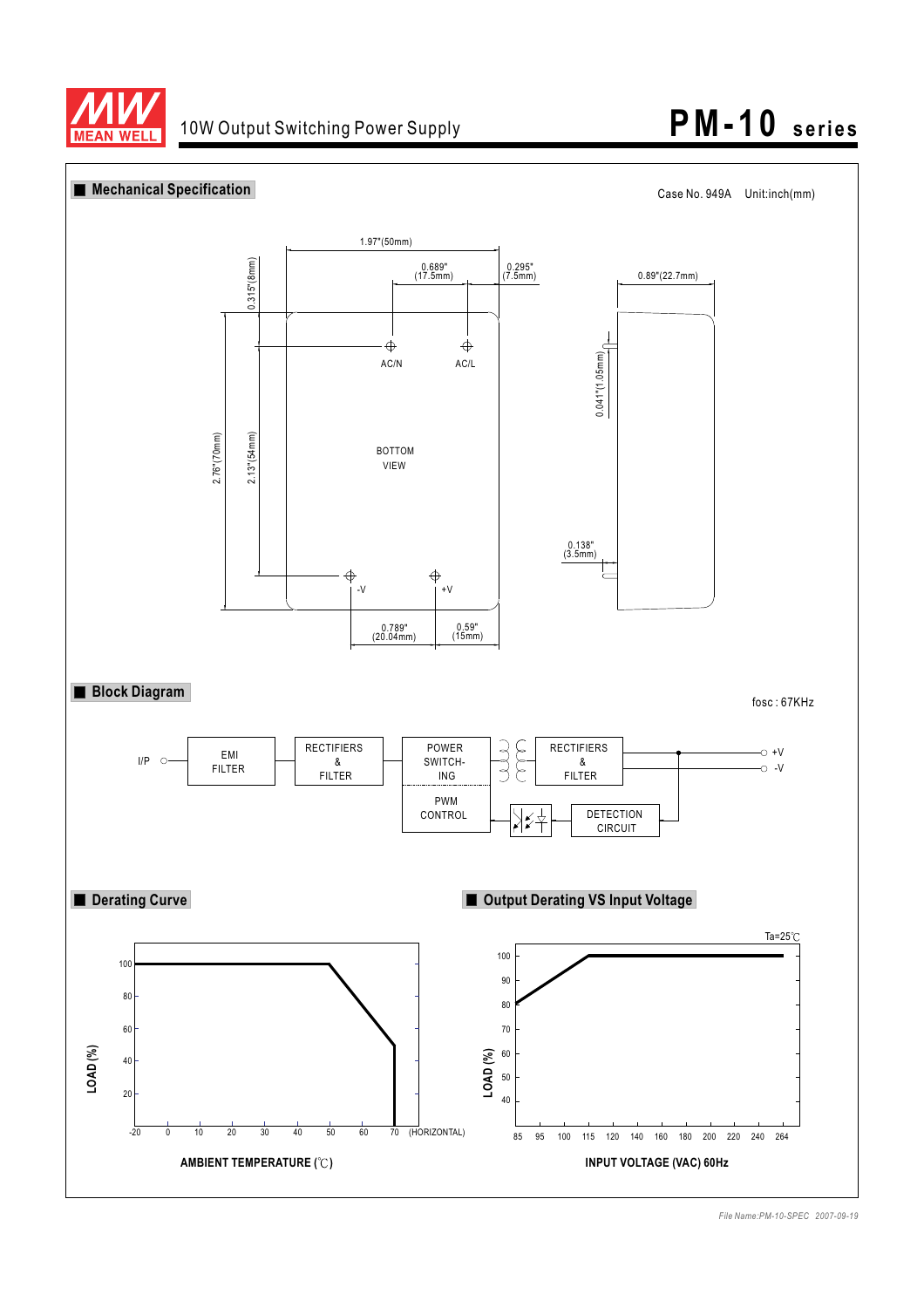

# **MODEL**:**PM-10-3.3**

# **OUTPUT FUNCTION TEST**

| <b>NO</b>      | <b>TEST ITEM</b>                   | <b>SPECICATION</b>                                          | <b>TEST CONDITION</b>                                                    | <b>RESULT</b>                                         | <b>VERDICT</b> |
|----------------|------------------------------------|-------------------------------------------------------------|--------------------------------------------------------------------------|-------------------------------------------------------|----------------|
| $\mathbf{1}$   | <b>RIPPLE &amp; NOISE</b>          | V1:80<br>mVp-p (Max)                                        | I/P: 230VAC<br>O/P:FULL LOAD<br>Ta: $25^{\circ}$ C                       | $V1$ :<br>48<br>mVp-p (Max)                           | P              |
| $\overline{2}$ | OUTPUT VOLTAGE<br><b>TOLERANCE</b> | $V1: 3 % -3 % (Max)$                                        | I/P:115 VAC / 264 VAC<br>O/P:FULL/ MIN LOAD<br>Ta: $25^{\circ}$ C        | $V1$ :<br>0.3<br>$\%$ ~<br>$-0.3$<br>%                | P              |
| 3              | LINE REGULATION                    | $V1: 1 % ~ -1 % (Max)$                                      | I/P:115 VAC ~ 264 VAC<br>O/P:FULL LOAD<br>Ta: $25^{\circ}$ C             | 0.2<br>$\%$ ~<br>$-0.2$<br>$V1$ :<br>%                | P              |
| $\overline{4}$ | <b>LOAD REGULATION</b>             | $V1: 1 % ~ -1 % (Max)$                                      | I/P: 230 VAC<br>O/P:FULL ~MIN LOAD<br>Ta: $25^{\circ}$ C                 | $V1$ :<br>0.2<br>$\%$ –<br>$-0.2$<br>$\%$             | P              |
| 5              | SET UP TIME                        | 230VAC:<br>1000<br>ms (Max)<br>115 VAC:<br>1000<br>ms (Max) | I/P: 230 VAC<br>I/P: 115 VAC<br>O/P:FULL LOAD<br>Ta: $25^{\circ}$ C      | 230VAC/<br>785<br>ms<br>322<br>115VAC/<br>ms          | P              |
| $6\phantom{1}$ | RISE TIME                          | 230VAC:<br>20<br>ms (Max)<br>115VAC:<br>20<br>ms (Max)      | I/P: 230 VAC<br>I/P: 115 VAC<br>O/P:FULL LOAD<br>Ta: $25^{\circ}$ C      | 230VAC/<br>$\overline{4}$<br>ms<br>115VAC/<br>5<br>ms | P              |
| $\overline{7}$ | HOLD UP TIME                       | 230VAC:<br>ms (TYP)<br>100<br>115VAC:<br>24<br>ms (TYP)     | I/P: 230 VAC<br>I/P: 115 VAC<br>O/P:FULL LOAD<br>Ta: $25^{\circ}$ C      | 230VAC/<br>143<br>ms<br>115VAC/<br>30<br>ms           | P              |
| 8              | OVER/UNDERSHOOT TEST               | $< +5%$                                                     | I/P: 230 VAC<br>O/P:FULL LOAD<br>Ta: $25^{\circ}$ C                      | TEST:<br>< 5<br>$\%$                                  | P              |
| 9              | DYNAMIC LOAD                       | $V1$ :<br>660<br>mVp-p                                      | I/P: 230 VAC<br>O/P:FULL /Min LOAD<br>90%DUTY/1KHZ<br>Ta: $25^{\circ}$ C | 402<br>mVp-p                                          | P              |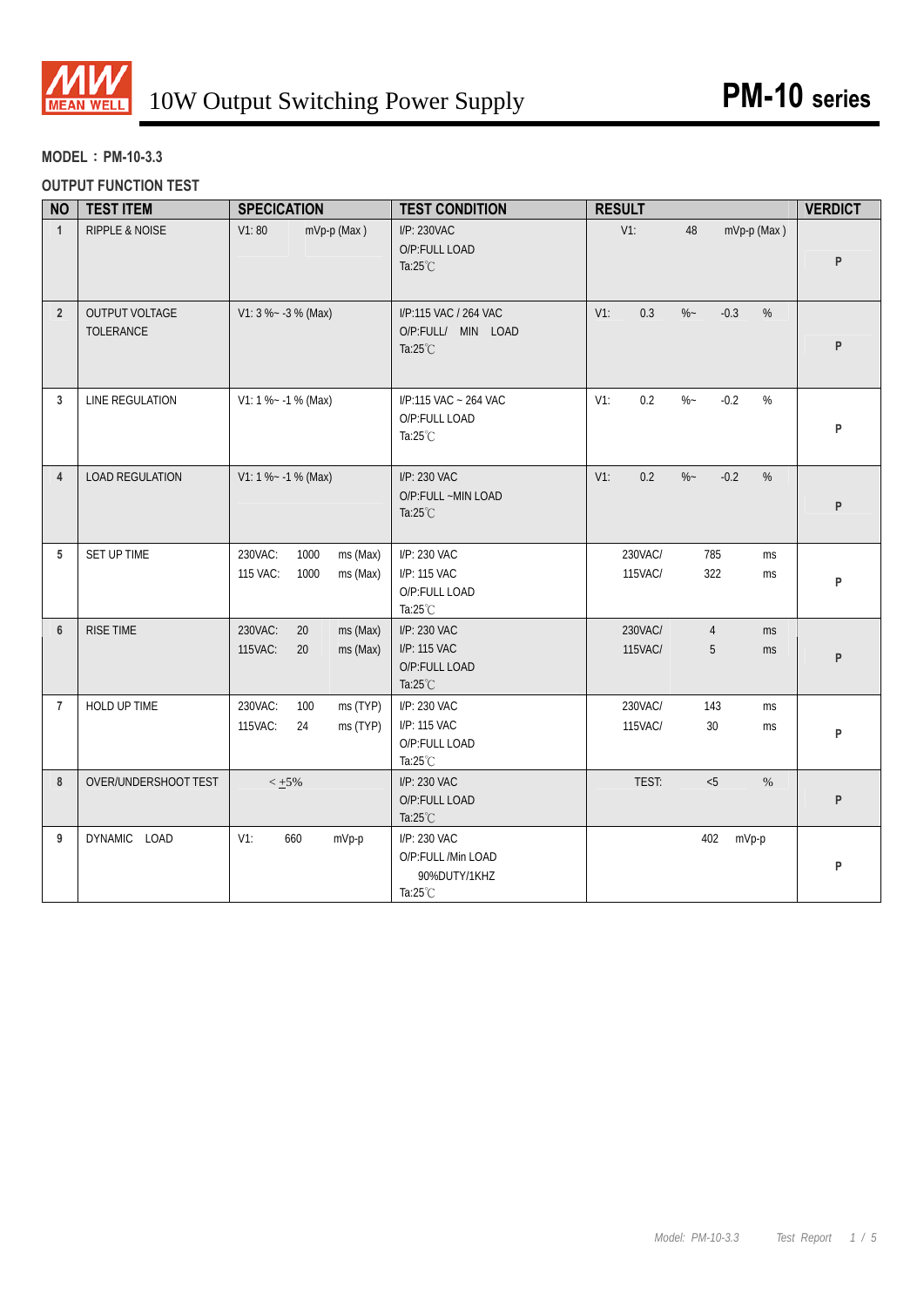

### **INPUT FUNCTION TEST**

| <b>NO</b>      | <b>TEST ITEM</b>           | <b>SPECICATION</b>                                                      | <b>TEST CONDITION</b>                                                                                                                      | <b>RESULT</b>                                          | <b>VERDICT</b> |
|----------------|----------------------------|-------------------------------------------------------------------------|--------------------------------------------------------------------------------------------------------------------------------------------|--------------------------------------------------------|----------------|
| $\overline{1}$ | <b>INPUT VOLTAGE RANGE</b> | 85VAC~264 VAC                                                           | I/P:TESTING<br>O/P:FULL LOAD<br>Ta: $25^{\circ}$ C                                                                                         | 46 V~264V                                              |                |
|                |                            |                                                                         | $I/P$ :<br>LOW-LINE-3V= $82$ V<br>HIGH-LINE+15%=300 V<br>O/P:FULL/MIN LOAD<br>ON: 30 Sec. OFF: 30 Sec 10MIN<br>(AC POWER ON/OFF NO DAMAGE) | <b>TEST: OK</b>                                        | P              |
| $\overline{2}$ | INPUT FREQUENCY RANGE      | 47HZ ~440 HZ<br>NO DAMAGE OSC                                           | I/P: 85 VAC ~ 264 VAC<br>O/P:FULL~MIN LOAD<br>Ta: $25^{\circ}$ C                                                                           | TEST: OK                                               | P              |
| 3              | <b>EFFICIENCY</b>          | 66 % (TYP)                                                              | I/P: 230 VAC<br>O/P:FULL LOAD<br>Ta: $25^{\circ}$ C                                                                                        | 66.5%                                                  | P              |
| 4              | <b>INPUT CURRENT</b>       | 230V/<br>A (TYP)<br>0.15<br>$115$ V/<br>0.25<br>A (TYP)                 | I/P: 230 VAC<br>I/P: 115 VAC<br>O/P:FULL LOAD<br>Ta: $25^{\circ}$ C                                                                        | A/ 230 VAC<br>0.12<br>$=$<br>0.18<br>A/ 115 VAC<br>$=$ | P              |
| 5              | <b>INRUSH CURRENT</b>      | 230V/<br>45<br>A (TYP)<br>A(TYP)<br>$115$ V/<br>25<br><b>COLD START</b> | I/P: 230 VAC<br>I/P: 115 VAC<br>O/P:FULL LOAD<br>Ta: $25^{\circ}$ C                                                                        | 34<br>A/230 VAC<br>$=$<br>A/ 115 VAC<br>$=$<br>18      | P              |

# **PROTECTION FUNCTION TEST**

| <b>NO</b>      | <b>TEST ITEM</b>        | <b>SPECICATION</b>                        | <b>TEST CONDITION</b>                                             | <b>RESULT</b>                                          | <b>VERDICT</b> |
|----------------|-------------------------|-------------------------------------------|-------------------------------------------------------------------|--------------------------------------------------------|----------------|
|                | OVER LOAD PROTECTION    | Above 105 %                               | I/P: 230 VAC<br>I/P: 115 VAC<br>O/P:TESTING<br>Ta: $25^{\circ}$ C | 140 %/ 230 VAC<br>146 %/ 115 VAC<br><b>Hiccup Mode</b> | P              |
| $\overline{2}$ | OVER VOLTAGE PROTECTION | CH1: 3.8V ~ 4.95V                         | O/P:MIN LOAD<br>Ta: $25^{\circ}$ C                                | 4.2V/100mA<br>Shut off                                 | P              |
| 3              | SHORT PROTECTION        | SHORT EVERY OUTPUT<br>NO DAMAGE<br>1 HOUR | I/P: 264 VAC<br>O/P:FULL LOAD<br>Ta: $25^{\circ}$ C               | NO DAMAGE<br>Hiccup Mode                               | P              |

#### **CONTROL FUNCTION TEST**

| N | <b>TEST ITEM</b>          | <b>SPECICATION</b> | <b>TEST CONDITION</b>       | <b>RESULT</b>   | <b>VERDICT</b> |
|---|---------------------------|--------------------|-----------------------------|-----------------|----------------|
|   | No load power consumption | < 0.5W             | I/P: 240 VAC<br>O/P:NO LOAD | 0.34 W/ 240 VAC |                |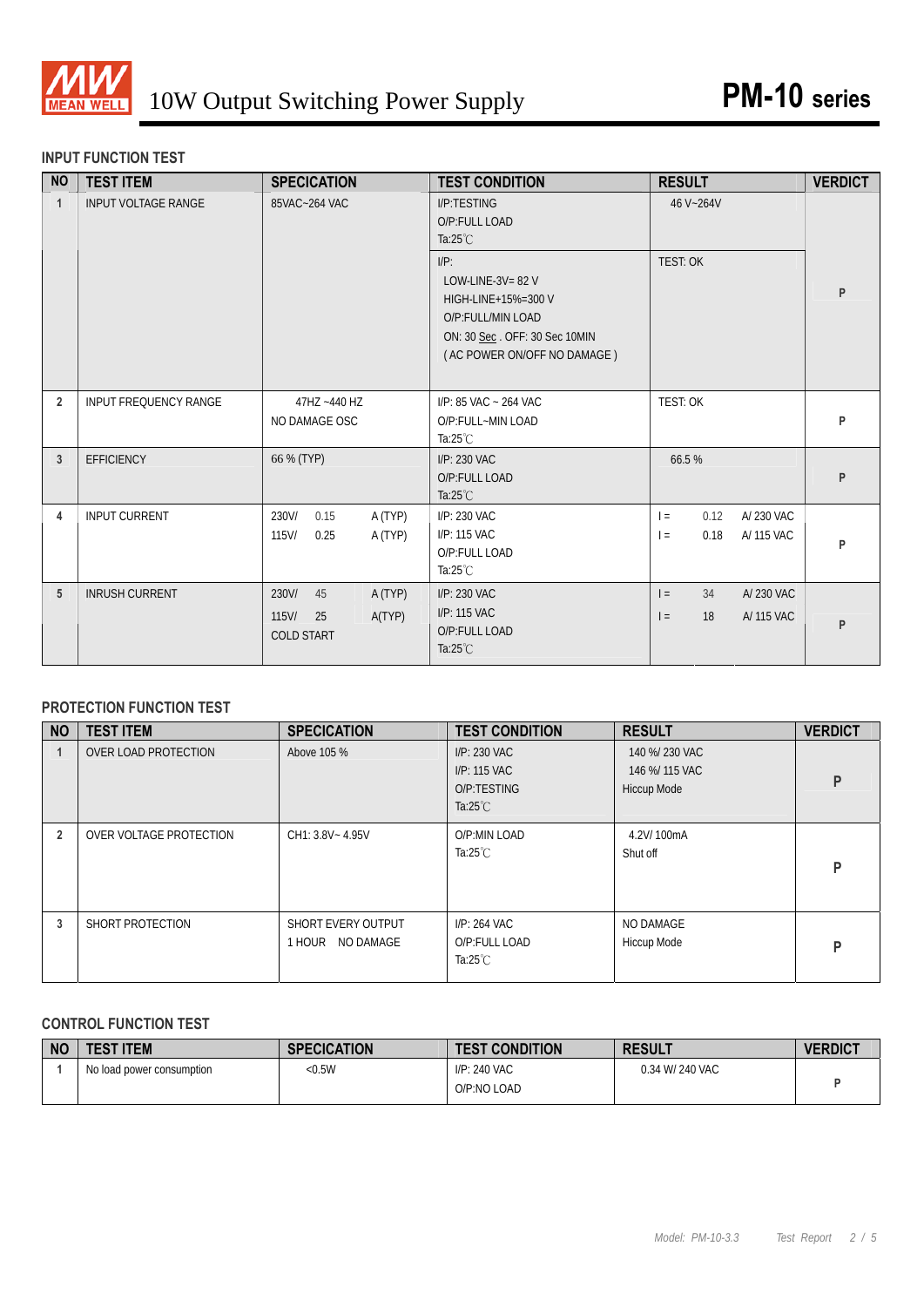

### **ENVIRONMENT TEST**

| <b>NO</b>      | <b>TEST ITEM</b>        | <b>SPECICATION</b>  |                                                 | <b>TEST CONDITION</b> |                       | <b>RESULT</b> |                            | <b>VERDICT</b> |
|----------------|-------------------------|---------------------|-------------------------------------------------|-----------------------|-----------------------|---------------|----------------------------|----------------|
| $\mathbf{1}$   | TEMPERATURE RISE TEST   | $MODEL : PM-10-5$   |                                                 |                       |                       |               |                            |                |
|                |                         |                     | 1. ROOM AMBIENT BURN-IN: 1.5 HRS                |                       |                       |               |                            |                |
|                |                         |                     | I/P: 230VAC O/P: FULL LOAD Ta= $27.9^{\circ}$ C |                       |                       |               |                            |                |
|                |                         |                     | 2. HIGH AMBIENT BURN-IN: 1.5 HRS                |                       |                       |               |                            |                |
|                |                         |                     | $I/P$ : 230VAC O/P: FULL LOAD Ta= 54°C          |                       |                       |               |                            |                |
|                |                         |                     |                                                 |                       |                       |               |                            |                |
|                |                         |                     |                                                 |                       | ROOM AMBIENT          |               | <b>HIGH AMBIENT</b>        |                |
|                |                         | <b>NO</b>           | Position                                        | P/N                   | Ta= 22.2 $^{\circ}$ C |               | Ta= 51.7 $^{\circ}$ C      |                |
|                |                         | 1                   | U1                                              | DM0265RNB FAIR        | 71.1°C                |               | $92.8^{\circ}$ C           |                |
|                |                         | $\overline{2}$      | T1 COIL                                         | TF-1393 LS            | 63.0°C                |               | 84.5℃                      |                |
|                |                         | 3                   | C36                                             | 47U/50V RUB 105℃ YXF  | 56.5°C                |               | 78.6°C                     |                |
|                |                         | $\overline{4}$      | D <sub>1</sub>                                  | BYV26C 1A/600V VIS    | 70.5°C                |               | $92.4^{\circ}$ C           | P              |
|                |                         | 5                   | ZD <sub>1</sub>                                 | P6KE200A PAN          | $71.5^{\circ}$ C      |               | 93.3°C                     |                |
|                |                         | 6                   | BD <sub>1</sub>                                 | KBP208G 2A/800V LT    | 58.5°C                |               | 80.5°C                     |                |
|                |                         | $\tau$              | D <sub>100</sub>                                | SB1040FCT 10A/40V PEC | 65.4°C                |               | 88.0°C                     |                |
|                |                         | 8                   | C <sub>5</sub>                                  | 33U/400V NIC 105℃ PT  | $55.3^{\circ}$ C      |               | 77.9°C                     |                |
|                |                         | 9                   | L <sub>100</sub>                                | <b>DR007D</b>         | 55.3°C<br>58.5°C      |               | 78.1°C<br>$81.2^{\circ}$ C |                |
|                |                         | 10                  | C <sub>105</sub>                                | 470U/16V NCC 105℃ KY  | $55.2^{\circ}$ C      |               | 77.3°C                     |                |
|                |                         | 11                  | LF <sub>1</sub>                                 | <b>LF-501 LS</b>      |                       |               |                            |                |
|                |                         | 12<br>13            |                                                 |                       |                       |               |                            |                |
|                |                         | 14                  |                                                 |                       |                       |               |                            |                |
|                |                         | 15                  |                                                 |                       |                       |               |                            |                |
|                |                         |                     |                                                 |                       |                       |               |                            |                |
| $\overline{2}$ | OVER LOAD BURN-IN TEST  | NO DAMAGE           |                                                 | I/P: 230 VAC          |                       | TEST: OK      |                            |                |
|                |                         | 1 HOUR (MIN)        |                                                 | O/P: 125% LOAD        |                       |               |                            | P              |
|                |                         |                     |                                                 | Ta: $25^{\circ}$ C    |                       |               |                            |                |
| 3              | LOW TEMPERATURE         |                     | TURN ON AFTER 2 HOUR                            | I/P: 230 VAC          |                       | TEST: OK      |                            |                |
|                | TURN ON TEST            |                     |                                                 | O/P: 100% LOAD        |                       |               |                            | P              |
|                |                         |                     |                                                 | Ta= $-20^{\circ}$ C   |                       |               |                            |                |
| $\overline{4}$ | <b>HIGH HUMIDITY</b>    | AFTER 12 HOURS      |                                                 | I/P: 272 VAC          |                       | TEST: OK      |                            |                |
|                | <b>HIGH TEMPERATURE</b> | IN CHAMBER ON       |                                                 | O/P:FULL LOAD         |                       |               |                            |                |
|                | <b>HIGH VOLTAGE</b>     | CONTROL 50°C        |                                                 | Ta= $50^{\circ}$ C    |                       |               |                            | P              |
|                | TURN ON TEST            | <b>NO DAMAGE</b>    |                                                 | HUMIDITY= 95 %R.H     |                       |               |                            |                |
| 5              | TEMPERATURE             | $+0.03\%$ (0~50°C)  |                                                 | I/P: 230 VAC          |                       |               | $+0.01\%$ (0~50°C)         | P              |
|                | COEFFICIENT             |                     |                                                 | O/P:FULL LOAD         |                       |               |                            |                |
| $6\phantom{.}$ | <b>VIBRATION TEST</b>   | 1 Carton & 1 Set    |                                                 |                       |                       | TEST: OK      |                            |                |
|                |                         |                     | (1) Waveform: Sine Wave                         |                       |                       |               |                            |                |
|                |                         |                     | (2) Frequency: 10~500Hz                         |                       |                       |               |                            |                |
|                |                         |                     | (3) Sweep Time:10min/sweep cycle                |                       |                       |               |                            | P              |
|                |                         | (4) Acceleration:2G |                                                 |                       |                       |               |                            |                |
|                |                         |                     | (5) Test Time:1 hour in each axis (X.Y.Z)       |                       |                       |               |                            |                |
|                |                         | (6) Ta:25°C         |                                                 |                       |                       |               |                            |                |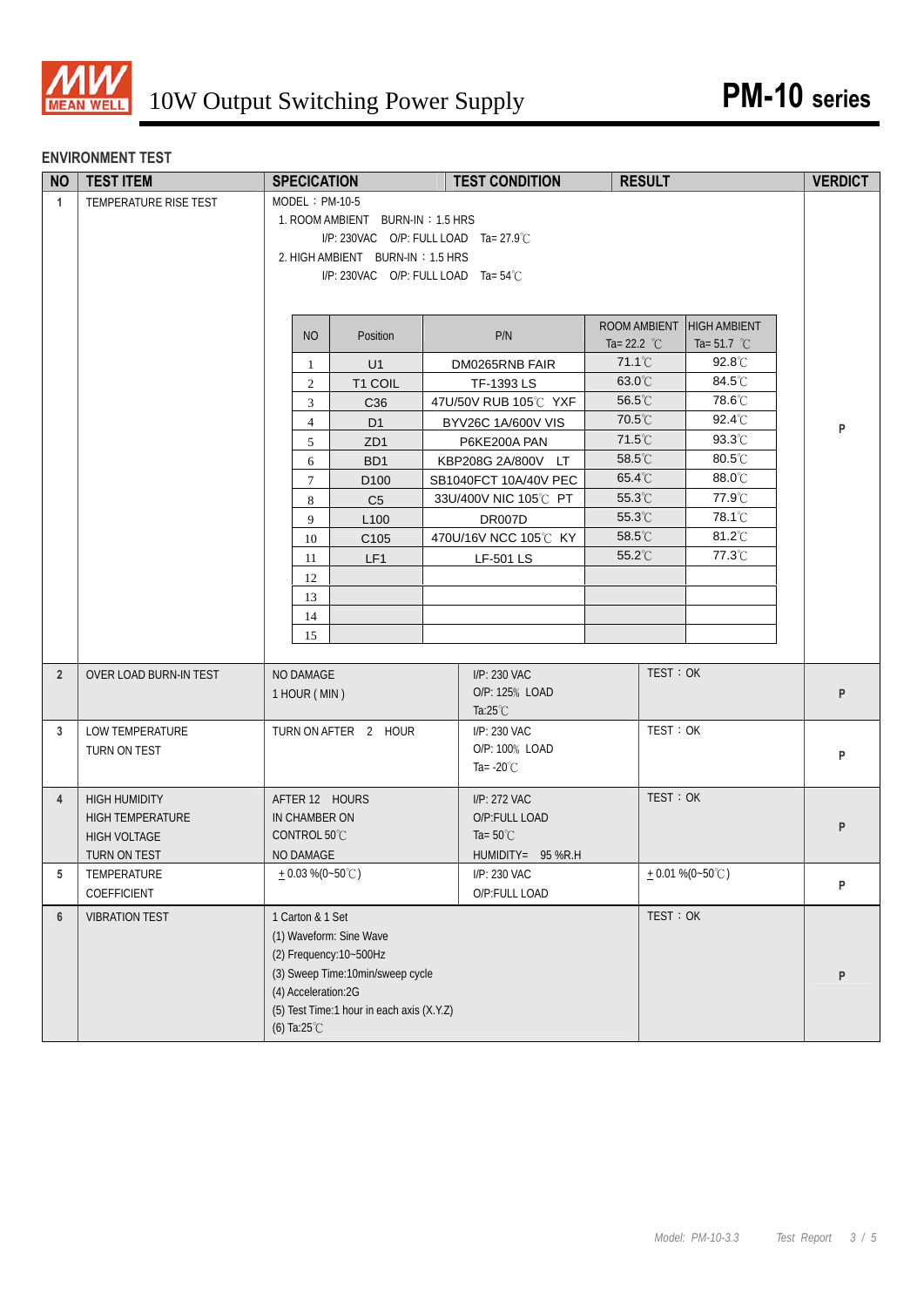

# **SAFETY TEST**

| <b>NO</b>      | <b>TEST ITEM</b>            | <b>SPECICATION</b>                                   | <b>TEST CONDITION</b>                        | <b>RESULT</b> |      |    | <b>VERDICT</b> |
|----------------|-----------------------------|------------------------------------------------------|----------------------------------------------|---------------|------|----|----------------|
|                | WITHSTAND VOLTAGE           | I/P-O/P: 4 KVAC/min                                  | I/P-O/P: 4.4 KVAC/min<br>Ta: $25^{\circ}$ C  | $I/P-O/P$ :   | 0.86 | mA | P              |
|                |                             |                                                      |                                              | NO DAMAGE     |      |    |                |
| $\overline{2}$ | <b>ISOLATION RESISTANCE</b> | $I/P$ -O/P:500VDC>100M $\Omega$                      | $I/P$ -O/P:<br>500 VDC<br>Ta: $25^{\circ}$ C | $I/P-O/P$ :   | 30   | GΩ | P              |
|                |                             |                                                      |                                              | NO DAMAGE     |      |    |                |
| 3              | APPROVAL                    | TUV: Certificate NO : TA 50080232<br>UL: File $NO$ : |                                              |               |      |    | P              |

# **E.M.C TEST**

| <b>NO</b>      | <b>TEST ITEM</b>                              | <b>SPECICATION</b>                                     | <b>TEST CONDITION</b>                                          | <b>RESULT</b>                        | <b>VERDICT</b> |
|----------------|-----------------------------------------------|--------------------------------------------------------|----------------------------------------------------------------|--------------------------------------|----------------|
| 1              | <b>HARMONIC</b>                               | EN61000-3-2<br><b>CLASS A</b>                          | I/P: 230 VAC/50HZ<br>O/P:FULL LOAD<br>Ta: $25^{\circ}$ C       | PASS                                 | P              |
| $\overline{2}$ | <b>CONDUCTION</b>                             | EN55022 EN55011<br><b>CLASS B</b>                      | I/P: 230 VAC (50HZ)<br>O/P:FULL/50% LOAD<br>Ta: $25^{\circ}$ C | <b>PASS</b><br>Test by certified Lab | P              |
| 3              | <b>RADIATION</b>                              | EN55022 EN55011<br><b>CLASS B</b>                      | I/P: 230 VAC (50HZ)<br>O/P:FULL LOAD<br>Ta: $25^{\circ}$ C     | PASS<br>Test by certified Lab        | P              |
| $\overline{4}$ | E.S.D                                         | EN61000-4-2<br><b>MEDICAL</b><br>AIR:8KV / Contact:6KV | I/P: 230 VAC/50HZ<br>O/P:FULL LOAD<br>Ta: $25^{\circ}$ C       | CRITERIA A                           | P              |
| 5              | E.F.T                                         | EN61000-4-4<br><b>MEDICAL</b><br><b>INPUT: 2KV</b>     | I/P: 230 VAC/50HZ<br>O/P:FULL LOAD<br>Ta: $25^{\circ}$ C       | CRITERIA A                           | P              |
| 6              | <b>SURGE</b>                                  | IEC61000-4-5<br><b>MEDICAL</b><br>$L-N:2KV$            | I/P: 230 VAC/50HZ<br>O/P:FULL LOAD<br>Ta: $25^{\circ}$ C       | CRITERIA A                           | P              |
| $\overline{7}$ | Test by certified Lab $&$ Test Report Prepare |                                                        |                                                                |                                      |                |

# **M.T.B.F & LIFE CYCLE CALCULATION**

| <b>NO</b> | <b>TEST ITEM</b> | <b>SPECICATION</b>                          | <b>TEST CONDITION</b>                                  | <b>RESULT</b> | <b>VERDICT</b> |
|-----------|------------------|---------------------------------------------|--------------------------------------------------------|---------------|----------------|
|           | CAPACITOR        | SUPPOSE C105 IS THE MOST CRITICAL COMPONENT |                                                        |               |                |
|           | LIFE CYCLE       | I/P: 230VAC                                 | O/P:FULL LOAD Ta= 25 °C LIFE TIME= 229083 HRS          |               |                |
|           |                  | I/P: 230VAC                                 | O/P:FULL LOAD Ta= 50 $^{\circ}$ C LIFE TIME= 51263 HRS |               |                |
|           | <b>MTBF</b>      | MIL-HDBK-217F NOTICES2 PARTS COUNT          |                                                        |               |                |
|           |                  | TOTAL FAILURE RATE: 723.2KHRS               |                                                        |               |                |